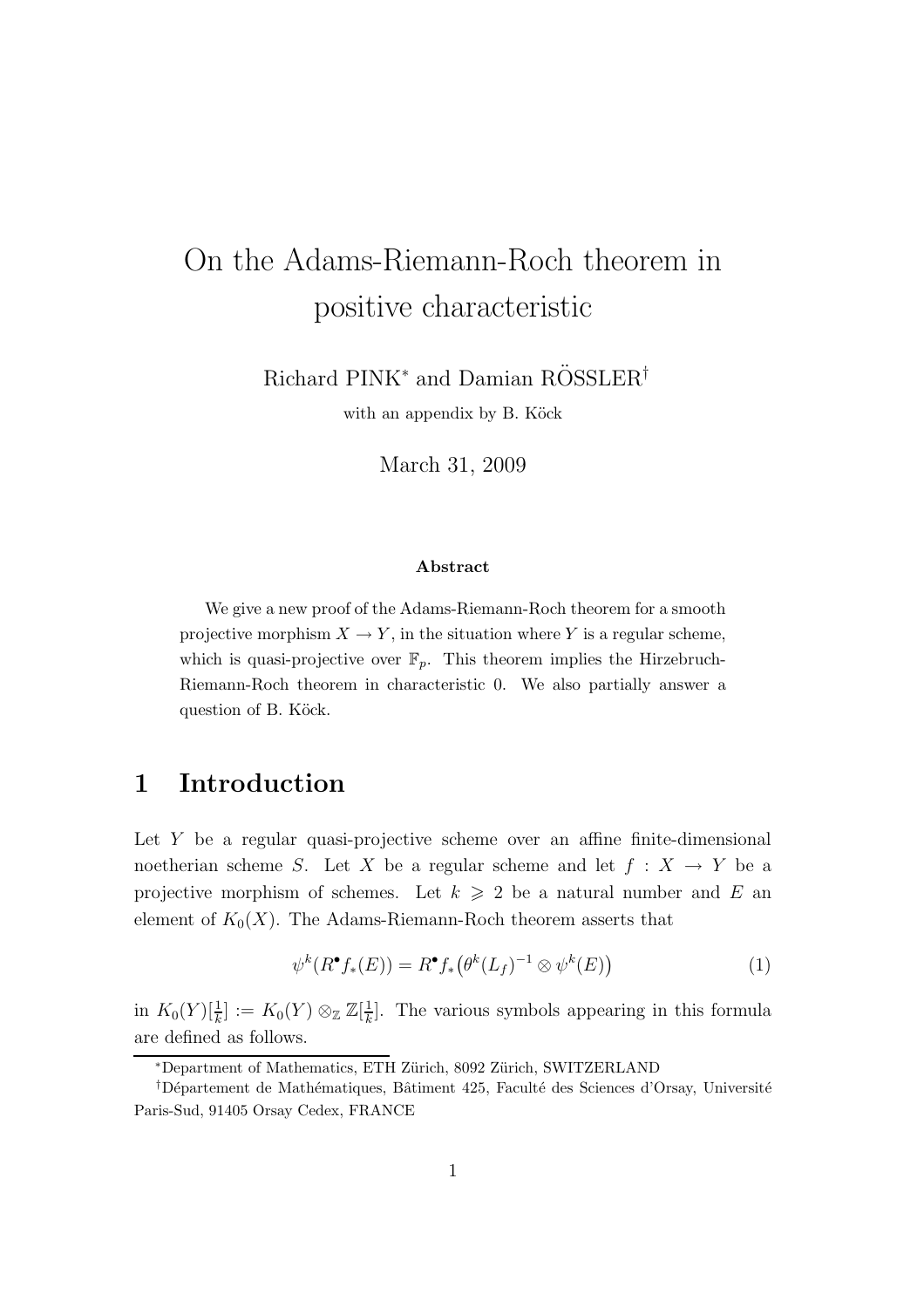The Grothendieck group of locally free coherent sheaves on a scheme Z is denoted by  $K_0(Z)$ , and the Grothendieck group of coherent sheaves on Z is denoted by  $K'_0(Z)$ . The obvious group morphism  $K_0(Z) \to K'_0(Z)$  is an isomorphism whenever Z is regular, noetherian and carries an ample invertible sheaf (see [8, Th. I.9]). In particular it is an isomorphism in the case  $Z = Y$ . For simplicity we will denote the class in  $K_0(Z)$  of a sheaf E again by E.

For  $f: X \to Y$  as above there is a unique group morphism  $K_0(X) \to K'_0(Y)$ which sends the class of a locally free coherent sheaf  $E$  on  $X$  to the class of the linear combination  $\sum_{j\geqslant 0}(-1)^jR^jf_*(E)$  of coherent sheaves on Y. The composite of this group morphism with the inverse of the isomorphism  $K_0(Y) \stackrel{\sim}{\rightarrow} K'_0(Y)$  is a group morphism  $R^{\bullet} f_* : K_0(X) \to K_0(Y)$ .

To define the symbol  $\psi^k$ , recall that the tensor product of  $\mathcal{O}_Z$ -modules makes the group  $K_0(Z)$  into a commutative unitary ring and that the inverse image of coherent sheaves under any morphism of schemes  $Z' \to Z$  induces a morphism of unitary rings  $K_0(Z) \to K_0(Z')$  (see [8, Par. 1]). Thus  $K_0(\cdot)$  may be viewed as a contravariant functor from the category of schemes to the category of commutative unitary rings. The symbol  $\psi^k$  refers to an endomorphism of this functor (sic!) that is uniquely determined by the further property that

$$
\psi^k(L)=L^{\otimes k}
$$

for any invertible sheaf  $L$  (see [8, Par. 16]).

The symbol  $\theta^k$  refers to a different operation associating an element of  $K_0(Z)$  to any locally free coherent sheaf on Z. It is uniquely determined by the properties:

(i) for any invertible sheaf  $L$  on  $Z$  we have

$$
\theta^k(L) = 1 + L + \cdots + L^{k-1},
$$

(ii) for any short exact sequence  $0 \to E' \to E \to E'' \to 0$  of locally free coherent sheaves on Z we have

$$
\theta^k(E) = \theta^k(E') \otimes \theta^k(E''),
$$

(iii) for any morphism of schemes  $g: Z' \to Z$  and any locally free coherent sheaf  $E$  on  $Z$  we have

$$
g^*(\theta^k(E)) = \theta^k(g^*(E)).
$$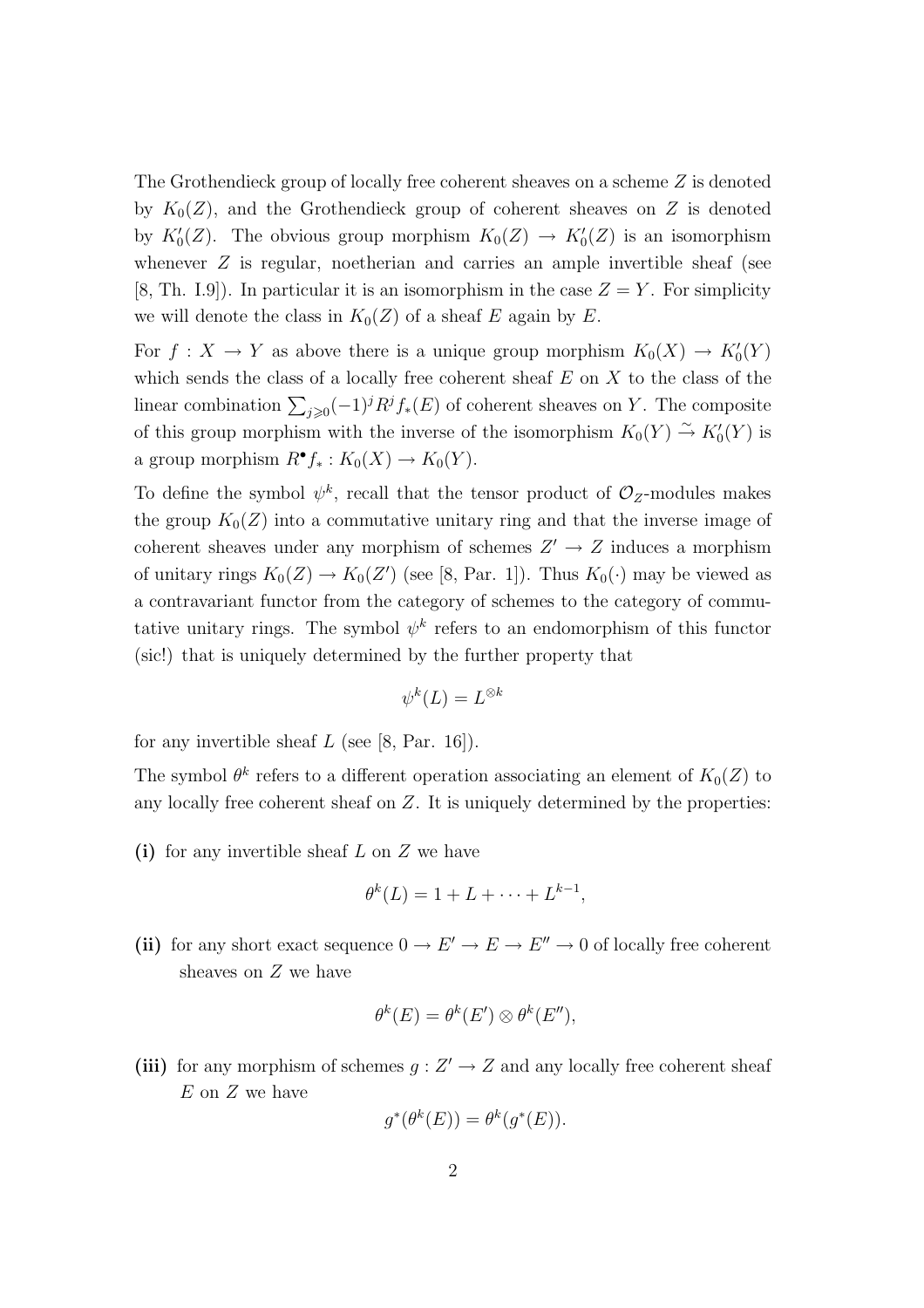If Z is quasi-projective over an affine finite-dimensional noetherian scheme, it is known that  $\theta^k(E)$  is invertible in  $K_0(Z)[\frac{1}{k}]$  for every locally free coherent sheaf E on Z (see [6, Lemma 4.3]). In that case  $\theta^k$  extends to a unique map  $K_0(Z) \to$  $K_0(Z)[\frac{1}{k}]$  satisfying

$$
\theta^k(E) = \theta^k(E') \cdot \theta^k(E'')
$$

whenever  $E = E' + E''$  in  $K_0(Z)$ .

The symbol  $L_f$  denotes the relative cotangent complex of the morphism  $f$ :  $X \to Y$ . Since f is by construction a local complete intersection morphism, its cotangent complex can be represented by a bounded complex of coherent sheaves (see for instance [3, Illusie, chap. 8, App. G., 8.5.29]). Thus  $L_f$  determines a unique element of  $K'_0(X) = K_0(X)$ , for which  $\theta^k(L_f) \in K_0(X)[\frac{1}{k}]$  is well-defined by additivity. For example, if f is smooth, then  $\theta^k(L_f) = \theta^k(\Omega_f)$ .

This explains all the ingredients of the formula (1).

The formula (1) is classically proven using deformation to the normal cone and considering closed immersions and relative projective spaces separately (see [1]).

Our aim in this text is to provide a new and more direct proof of the formula (1) in the specific situation where k is a prime number p, f is smooth and S is a scheme of characteristic p, which is of finite type over the finite field  $\mathbb{F}_p$ .

The search for this proof was motivated by the fact that for any scheme Z of characteristic p, the endomorphism  $\psi^p : K_0(Z) \to K_0(Z)$  coincides with the endomorphism  $F_Z^*$  $Z^*$ :  $K_0(Z) \to K_0(Z)$  induced by pullback by the absolute Frobenius endomorphism  $F_Z : Z \to Z$ . This is a consequence of the splitting principle [8, Par. 5]. We asked ourselves whether in this case  $\theta^p(L_f) = \theta^p(\Omega_f)$  can also be represented by an explicit virtual bundle. If such a representative were available, one might try to give a direct proof of (1) that does not involve factorisation. The proof given in Section 3 shows that this is indeed possible.

In the article  $[5, \text{ sec. } 5]$  by B. Köck, a different line of speculation led to a question (Question 5.2) in the context of a characteristic  $p$  interpretation of the Adams-Riemann-Roch formula. Our Proposition 2.6 and Proposition 3.2 show that the answer to this question is positive for a large class of morphisms. See the Appendix for details.

Fix  $k \geq 2$  and suppose that Y is the spectrum of a finite field. The formula (1) then formally implies the Hirzebruch-Riemann-Roch theorem for X over that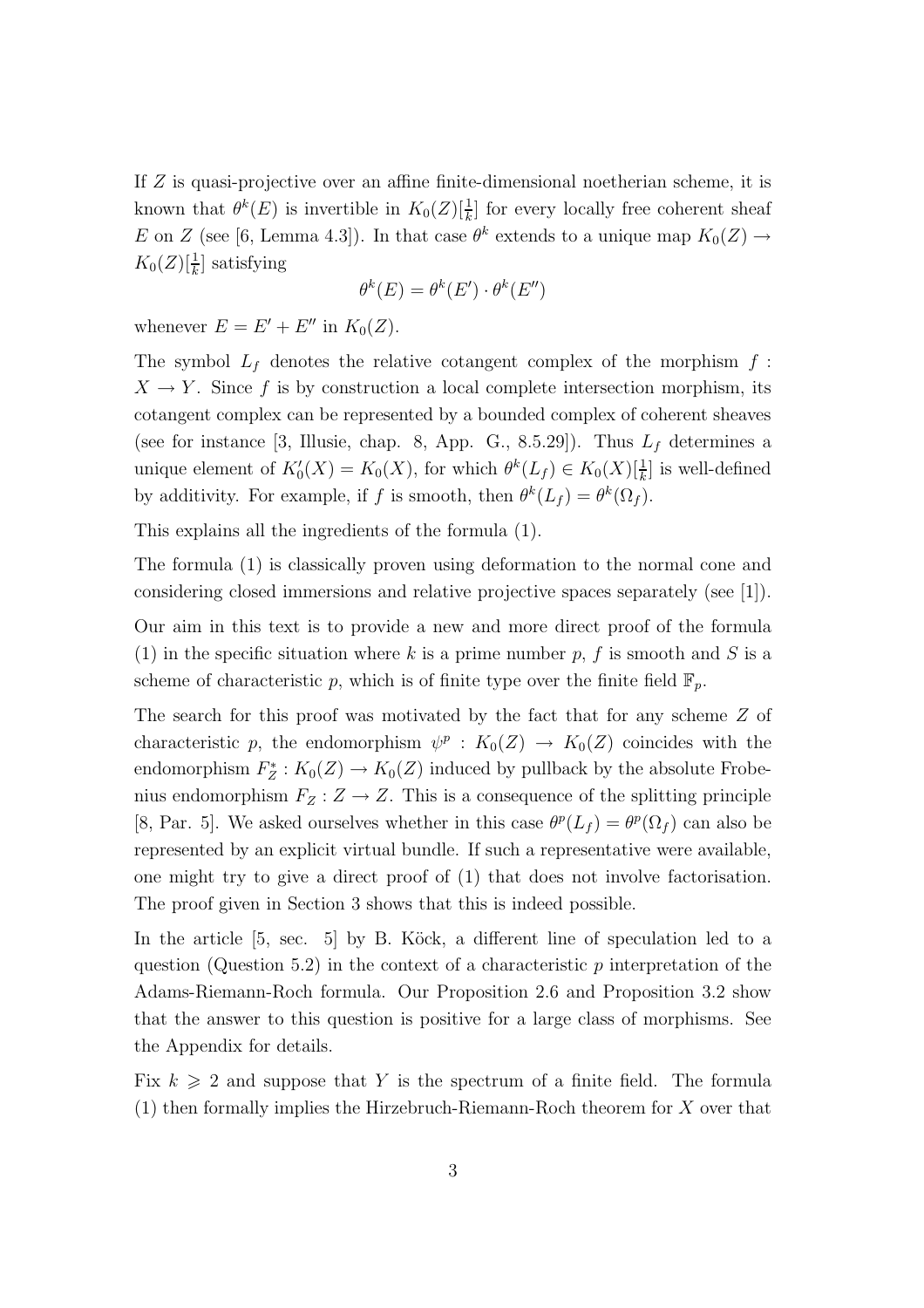field. This is explained for instance in [9, Intro.]. On the other hand, a specialization argument shows that the Hirzebruch-Riemann-Roch theorem for varieties over any field follows from the Hirzebruch-Riemann-Roch theorem for varieties over finite fields. Thus by reduction modulo primes our proof of (1) in positive characteristic leads to a proof of the Hirzebruch-Riemann-Roch formula in general.

The structure of the article is the following. In Section 2, we construct a canonical bundle representative for the element  $\theta^p(E)$  for any locally free coherent sheaf E on a scheme of characteristic  $p$ . In Section 3, we give the computation proving (1) in the situation where  $k = p$ , f is smooth and S is a scheme of characteristic p, which is of finite type over  $\mathbb{F}_p$ .

## 2 A bundle representative for  $\theta^p(E)$

Let p be a prime number and  $Z$  a scheme of characteristic p. Let  $E$  be a locally free coherent sheaf on Z. For any integer  $k \geq 0$  let  $Sym^k(E)$  denote the k-th symmetric power of E. Then

$$
Sym(E) := \bigoplus_{k \geq 0} Sym^k(E)
$$

is a quasi-coherent graded  $\mathcal{O}_Z$ -algebra, called the symmetric algebra of E. Let  $\mathcal{J}_E$  denote the graded sheaf of ideals of  $Sym(E)$  that is locally generated by the sections  $e^p$  of  $\text{Sym}^p(E)$  for all sections e of E, and set

$$
\tau(E) := \mathrm{Sym}(E)/\mathcal{J}_E.
$$

Locally this construction means the following. Consider an open subset  $U \subset Z$ such that  $E|U$  is free, and choose a basis  $e_1, \ldots, e_r$ . Then  $Sym(E)|U$  is the polynomial algebra over  $\mathcal{O}_Z$  in the variables  $e_1, \ldots, e_r$ . Since Z has characteristic p, for any open subset  $V \subset U$  and any sections  $a_1, \ldots, a_r \in \mathcal{O}_Z(V)$  we have

$$
(a_1e_1 + \ldots + a_re_r)^p = a_1^pe_1^p + \ldots + a_r^pe_r^p.
$$

It follows that  $\mathcal{J}_E|U$  is the sheaf of ideals of  $Sym(E)|U$  that is generated by  $e_1^p$  $_1^p, \ldots, e_r^p$ . Clearly that description is independent of the choice of basis and compatible with localization; hence it can be used to an equivalent definition of  $\mathcal{J}_E$  and  $\tau(E)$ .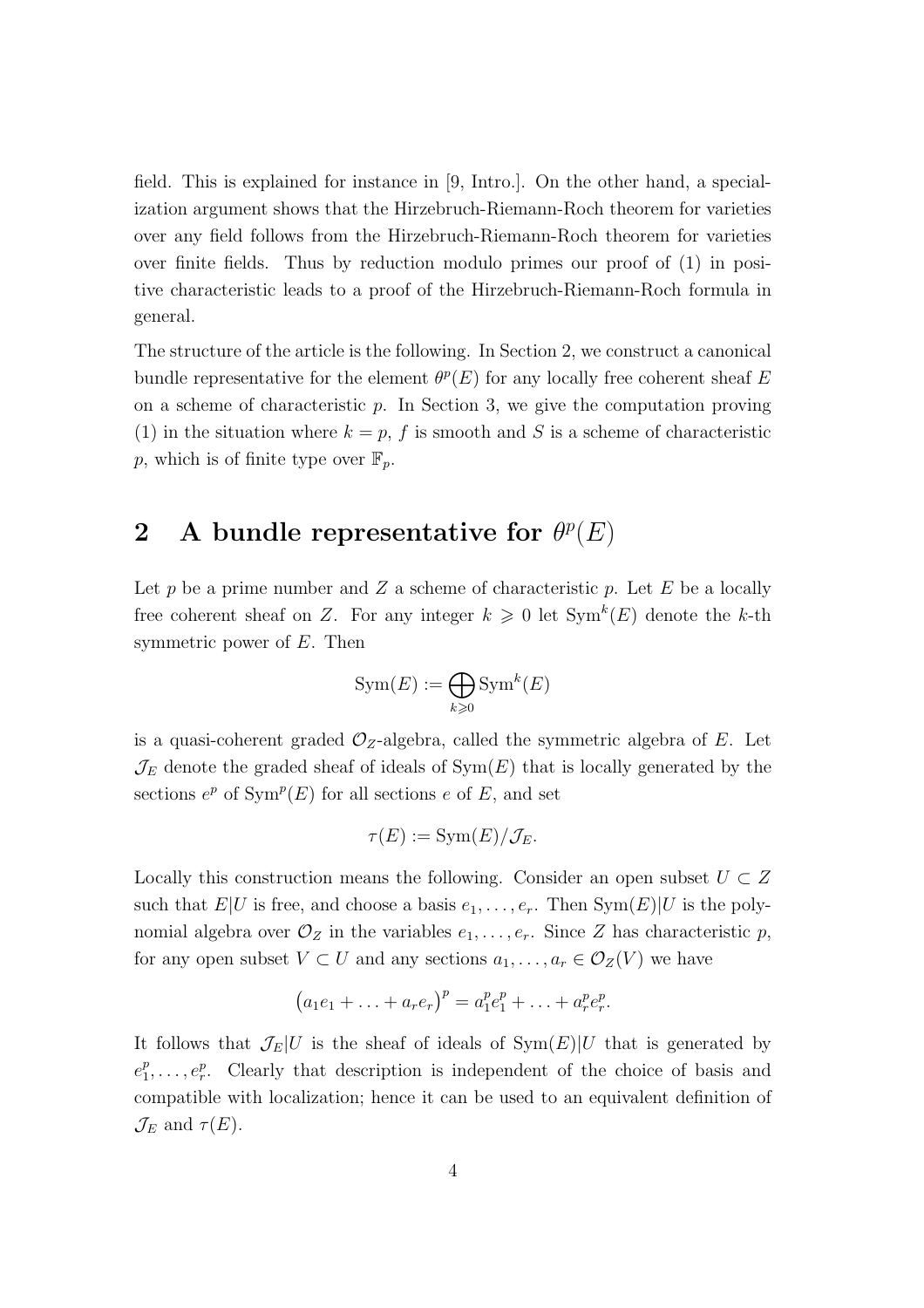The local description also implies that  $\tau(E)|U$  is free over  $\mathcal{O}_Z|U$  with basis the images of the monomials  $e_1^{i_1}$  $i_1^{i_1} \cdots e_r^{i_r}$  for all choices of exponents  $0 \leq i_j < p$ . From this we deduce:

**Lemma 2.1.** If E is a locally free coherent sheaf of rank r, then  $\tau(E)$  is a locally free coherent sheaf of rank  $p^r$ .

Now we go through the different properties that characterize the operation  $\theta^p$ .

**Lemma 2.2.** For any invertible sheaf L on Z we have

$$
\tau(L) \cong \mathcal{O}_Z \oplus L \oplus \cdots \oplus L^{\otimes (p-1)}
$$

.

**Proof.** In this case the local description shows that  $\mathcal{J}_L$  is the sheaf of ideals of Sym(L) that is generated by  $\text{Sym}^p(L) = L^{\otimes p}$ . The lemma follows at once.  $\Box$ 

**Lemma 2.3.** For any morphism of schemes  $g: Z' \rightarrow Z$  and any locally free coherent sheaf E on Z we have

$$
g^*(\tau(E)) \cong \tau(g^*(E)).
$$

Proof. Direct consequence of the construction.  $\Box$ 

**Lemma 2.4.** For any two locally free coherent sheaves  $E'$  and  $E''$  on  $Z$  we have

$$
\tau(E' \oplus E'') \cong \tau(E') \otimes \tau(E'').
$$

Proof. The homomorphism of sheaves

$$
E' \oplus E'' \hookrightarrow \text{Sym}(E') \otimes \text{Sym}(E''), (e', e'') \mapsto e' \otimes 1 + 1 \otimes e''
$$

induces an algebra isomorphism

$$
Sym(E' \oplus E'') \to Sym(E') \otimes Sym(E'').
$$

The local description as polynomial rings in terms of bases of  $E'|U$  and  $E''|U$ shows that this is an isomorphism of sheaves of  $\mathcal{O}_Z$ -algebras. Since

$$
(e' \otimes 1 + 1 \otimes e'')^{p} = e'^{p} \otimes 1 + 1 \otimes e''^{p}
$$

for any local sections  $e'$  of  $E'$  and  $e''$  of  $E''$ , this isomorphism induces an isomorphism of sheaves of ideals

$$
\mathcal{J}_{E'\oplus E''}\to \mathcal{J}_{E'}\otimes \text{Sym}(E'')\oplus \text{Sym}(E')\otimes \mathcal{J}_{E''}.
$$

The lemma follows from this by taking quotients.  $\Box$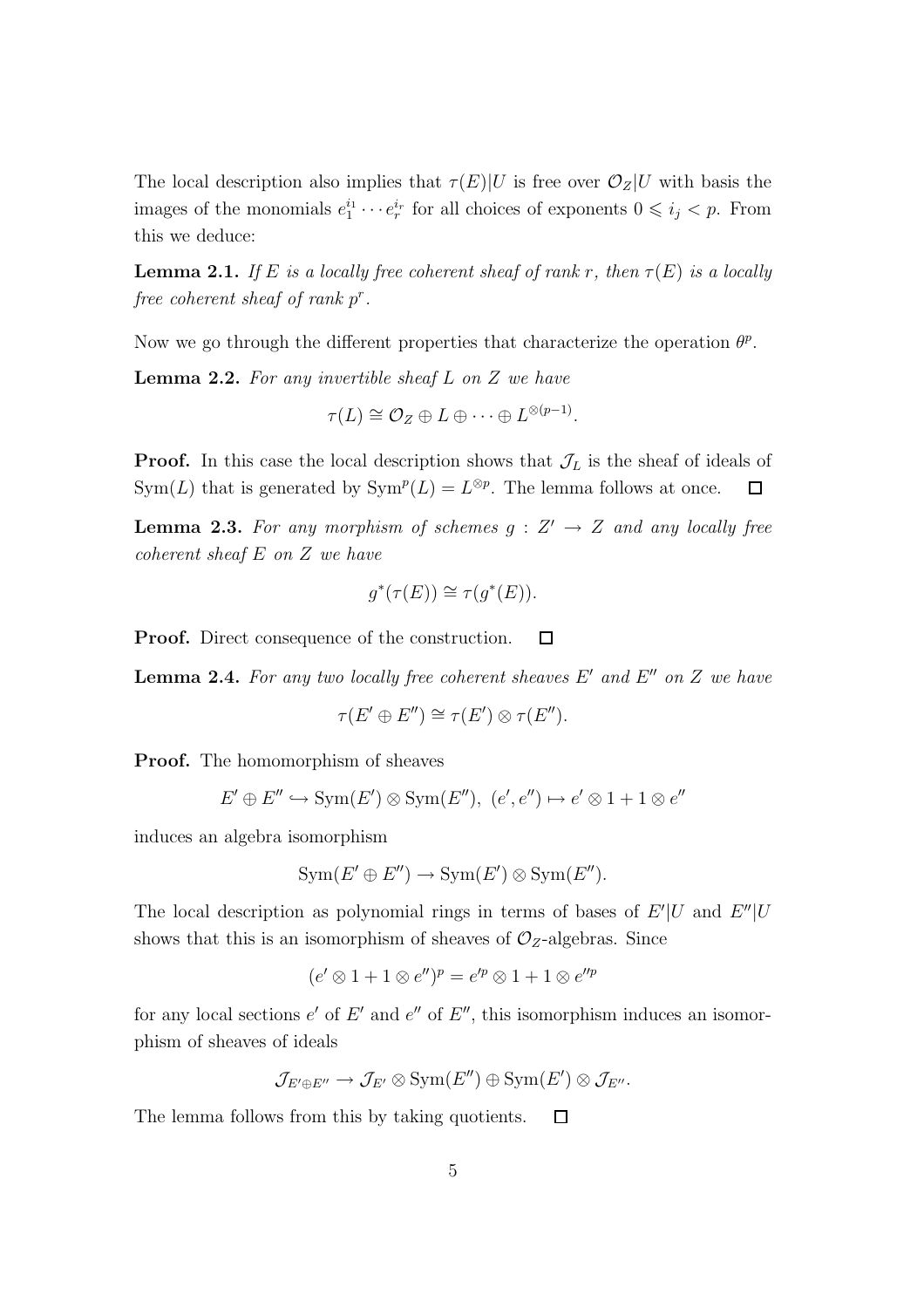**Lemma 2.5.** For any short exact sequence  $0 \to E' \to E \to E'' \to 0$  of locally free coherent sheaves on a noetherian scheme Z we have

$$
\tau(E) = \tau(E') \otimes \tau(E'')
$$

in  $K_0(Z)$ .

**Proof.** Let  $\widetilde{E}'$  and  $\widetilde{E}''$  denote the inverse images of  $E'$  and  $E''$  under the projection morphism  $Z \times \mathbf{P}^1 \to Z$ . Then there exists a short exact sequence

$$
0 \to \widetilde{E}' \to \widetilde{E} \to \widetilde{E}'' \to 0
$$

of locally free coherent sheaves on  $Z \times \mathbf{P}^1$  whose restriction to the fiber above  $0 \in \mathbf{P}^1$  is the given one and whose restriction to the fiber above  $\infty \in \mathbf{P}^1$  is split (the construction is given in  $[2, I, Par. f]$ ). Thus the respective restrictions satisfy  $\widetilde{E}_0 \cong E$  and  $\widetilde{E}_{\infty} \cong E' \oplus E''$ . Using Lemmata 2.3 and 2.4 this implies that

$$
\tau(E) \cong \tau(\widetilde{E}_0) \cong \tau(\widetilde{E})_0
$$

and

$$
\tau(E')\otimes \tau(E'')\cong \tau(E'\oplus E'')\cong \tau(\widetilde{E}_{\infty})\cong \tau(\widetilde{E})_{\infty}.
$$

But the fact that  $K_0(Z \times \mathbf{P}^1)$  is generated by the powers of  $\mathcal{O}(1)$  over  $K_0(Z)$ (see [8, Par. 5]) implies that the restriction to 0 and  $\infty$  induce the same map  $K_0(Z \times \mathbf{P}^1) \to K_0(Z)$ . Thus it follows that  $\tau(E)_0 = \tau(E)_{\infty}$  in  $K_0(Z)$ , whence the lemma.  $\Box$ 

Remark. Lemma 2.5 can also be proved by an explicit calculation of sheaves. For a sketch consider the decreasing filtration of  $Sym(E)$  by the graded ideals  $Sym<sup>i</sup>(E') \cdot Sym(E)$  for all  $i \geqslant 0$ . One first shows that the associated bi-graded algebra is isomorphic to  $Sym(E') \otimes Sym(E'')$ . The filtration of  $Sym(E)$  also induces a filtration of  $\tau(E)$  by graded ideals, whose associated bi-graded algebra is therefore a quotient to  $Sym(E') \otimes Sym(E'')$ . To prove that this quotient is isomorphic to  $\tau(E') \otimes \tau(E'')$  one shows that the kernel of the quotient morphism  $Sym(E') \otimes Sym(E'') \rightarrow Gr(\tau(E))$  is precisely  $\mathcal{J}_{E'} \otimes Sym(E'') \oplus Sym(E') \otimes \mathcal{J}_{E''}.$ But this is a purely local assertion, for which one can assume that the exact sequence splits. The calculation then becomes straightforward, as in Lemma 2.4. **Proposition 2.6.** For any locally free coherent sheaf  $E$  on a noetherian scheme

Z we have  $\tau(E) = \theta^p(E)$  in  $K_0(Z)$ .

Proof. Combination of Lemmata 2.2, 2.3, 2.5 and the defining properties (i), (ii), (iii) of  $\theta^p(\cdot)$  in Section 1.  $\Box$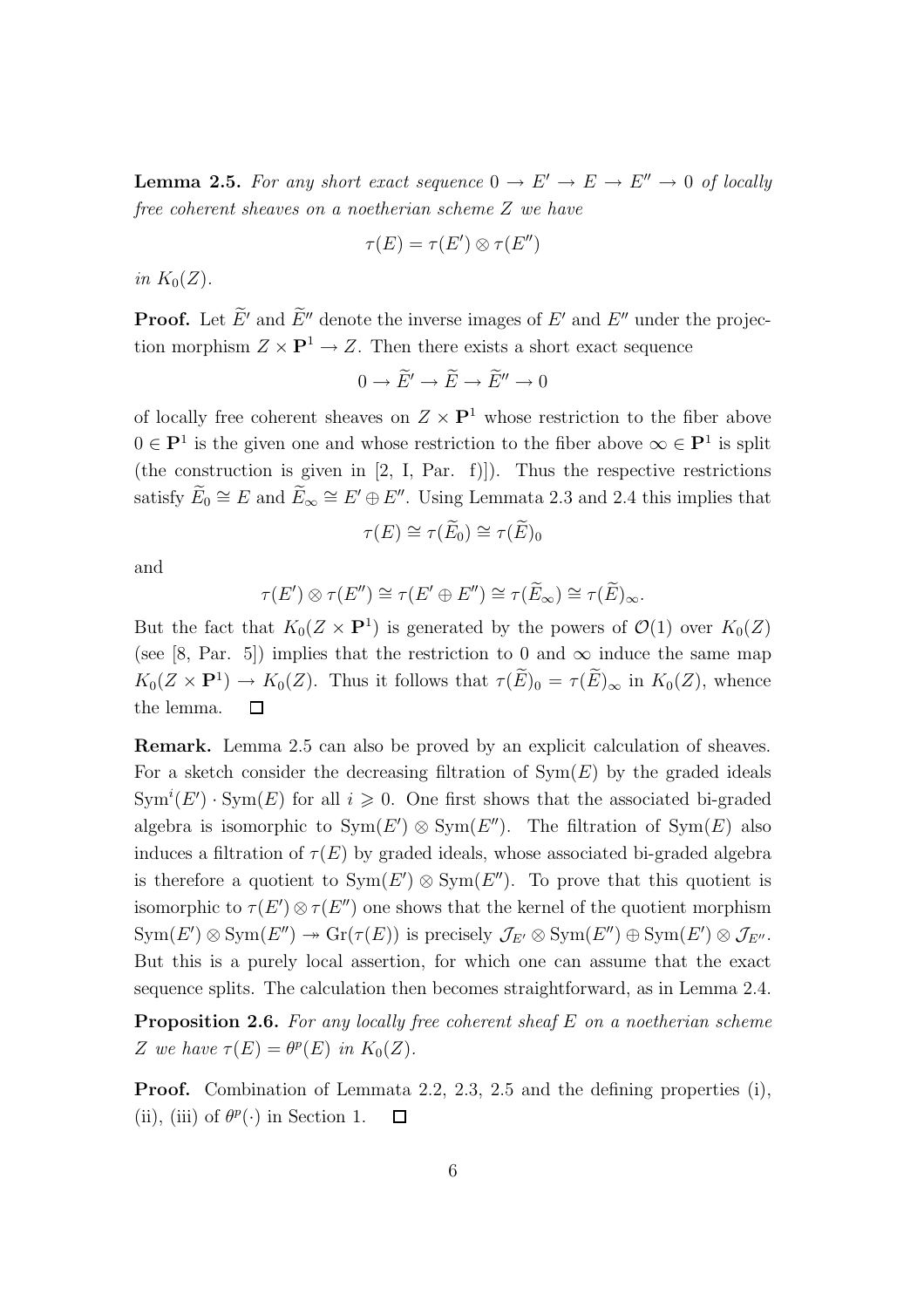## 3 Proof of the Adams-Riemann-Roch formula

Let us now consider the morphism  $f: X \to Y$  of the introduction. Recall that Y is regular and quasi-projective over an affine noetherian finite-dimensional scheme  $S$  and that  $f$  is projective. We make the supplementary hypothesis that f is smooth and that S is a scheme of characteristic p, which is of finite type over the finite field  $\mathbb{F}_p$ . To prove the formula (1) we may also suppose that Y and X are connected and thus integral. Then f has constant fibre dimension, say  $r$ .

Consider the commutative diagram



where  $F_X$  and  $F_Y$  are the respective absolute Frobenius morphisms and the square is cartesian. The morphism  $F = F_{X/X'}$  is called the relative Frobenius morphism of X over Y. The following lemma summarizes the properties of  $F$  that we shall need. For its proof, see [7, Th. 15.7].

**Lemma 3.1.** The morphism  $F$  is finite and flat of constant degree  $p^r$ .

Let I denote the kernel of the natural morphism of  $\mathcal{O}_X$ -algebras  $F^*F_*\mathcal{O}_X \to \mathcal{O}_X$ , which by construction is a sheaf of ideals of  $F^*F_*\mathcal{O}_X$ . Let

$$
\operatorname{Gr}(F^*F_*\mathcal{O}_X) := \bigoplus_{k \geqslant 0} I^k/I^{k+1}
$$

denote the associated graded sheaf of  $\mathcal{O}_X$ -algebras. Let  $\Omega_f$  denote the relative sheaf of differentials of  $f$ .

**Proposition 3.2.** There is a natural isomorphism of  $\mathcal{O}_X$ -modules

$$
I/I^2\cong \Omega_f
$$

and a natural isomorphism of graded  $\mathcal{O}_X$ -algebras

$$
\tau(I/I^2) \cong \mathrm{Gr}(F^*F_*\mathcal{O}_X).
$$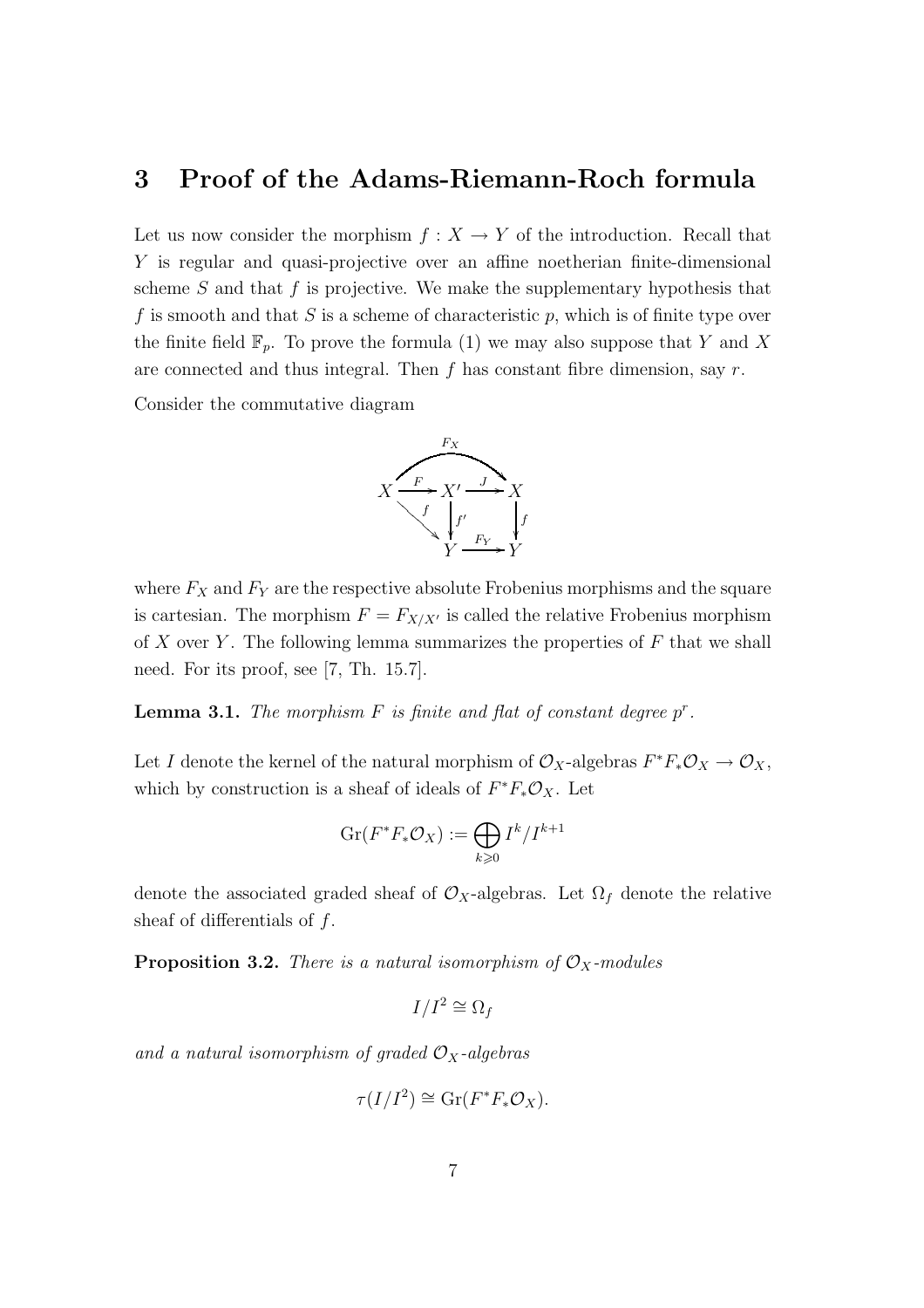**Proof.** Since  $F$  is affine (see Lemma 3.1), there is a canonical isomorphism

$$
Spec F^*F_*\mathcal{O}_X \cong X \times_{X'} X,
$$

for which the natural morphism of  $\mathcal{O}_X$ -algebras  $F^*F_*\mathcal{O}_X \to \mathcal{O}_X$  corresponds to the diagonal embedding  $X \hookrightarrow X \times_{X'} X$ . We carry out these identifications throughout the remainder of this proof. Then  $I$  is the sheaf of ideals of the diagonal, and so  $I/I^2$  is naturally isomorphic to the relative sheaf of differentials  $\Omega_F$ . On the other hand we have  $F^*\Omega_{f'} = F^*J^*\Omega_f = F_X^*\Omega_f$ , which yields a natural exact sequence

$$
F_X^*\Omega_f \to \Omega_f \to \Omega_F \to 0.
$$

Here the leftmost arrow sends any differential dx to  $d(x^p) = p \cdot x^{p-1} \cdot dx = 0$ . Thus the exact sequence yields an isomorphism  $\Omega_f \cong \Omega_F \cong I/I^2$ , proving the first assertion.

For the second assertion observe that, by the universal property of the symmetric algebra Sym( $\cdot$ ), the embedding  $I/I^2 \hookrightarrow Gr(F^*F_*\mathcal{O}_X)$  extends to a unique morphism of  $\mathcal{O}_X$ -algebras

$$
\rho: \operatorname{Sym}(I/I^2) \to \operatorname{Gr}(F^*F_*\mathcal{O}_X).
$$

We want to compare the kernel of  $\rho$  with  $\mathcal{J}_{I/I^2}$ . For this recall that I, as the sheaf of ideals of the diagonal, is generated by the sections  $s \otimes 1 - 1 \otimes s$  for all local sections s of  $\mathcal{O}_X$ . The p-th power of any such section is

$$
(s \otimes 1 - 1 \otimes s)^p = s^p \otimes 1 - 1 \otimes s^p = 0
$$

in  $F^*F_*\mathcal{O}_X$ , because  $s^p = F_X^*s$  is the pullback via  $F_X$  of a section of  $\mathcal{O}_X$  and hence also the pullback via F of a section of  $\mathcal{O}_{X'}$ . Thus  $\rho$  sends the p-th powers of certain local generators of  $I/I^2$  to zero. But in Section 2 we have seen that  $\mathcal{J}_{I/I^2}$  is locally generated by the p-th powers of any local generators of  $I/I^2$ . Therefore  $\rho(\mathcal{J}_{I/I^2}) = 0$ , and so  $\rho$  factors through a morphism of  $\mathcal{O}_X$ -algebras

$$
\bar{\rho}: \tau(I/I^2) \longrightarrow \mathrm{Gr}(F^*F_*\mathcal{O}_X).
$$

From the definition of  $\text{Gr}(F^*F_*\mathcal{O}_X)$  we see that  $\rho$  and hence  $\bar{\rho}$  is surjective.

On the other hand the smoothness assumption on f implies that  $I/I^2 \cong \Omega_f$ is locally free of rank r. Thus Lemma 2.1 shows that  $\tau(I/I^2)$  is locally free of rank p<sup>r</sup>. By Lemma 3.1 the same is true for  $F^*F_*\mathcal{O}_X$  and hence, since X is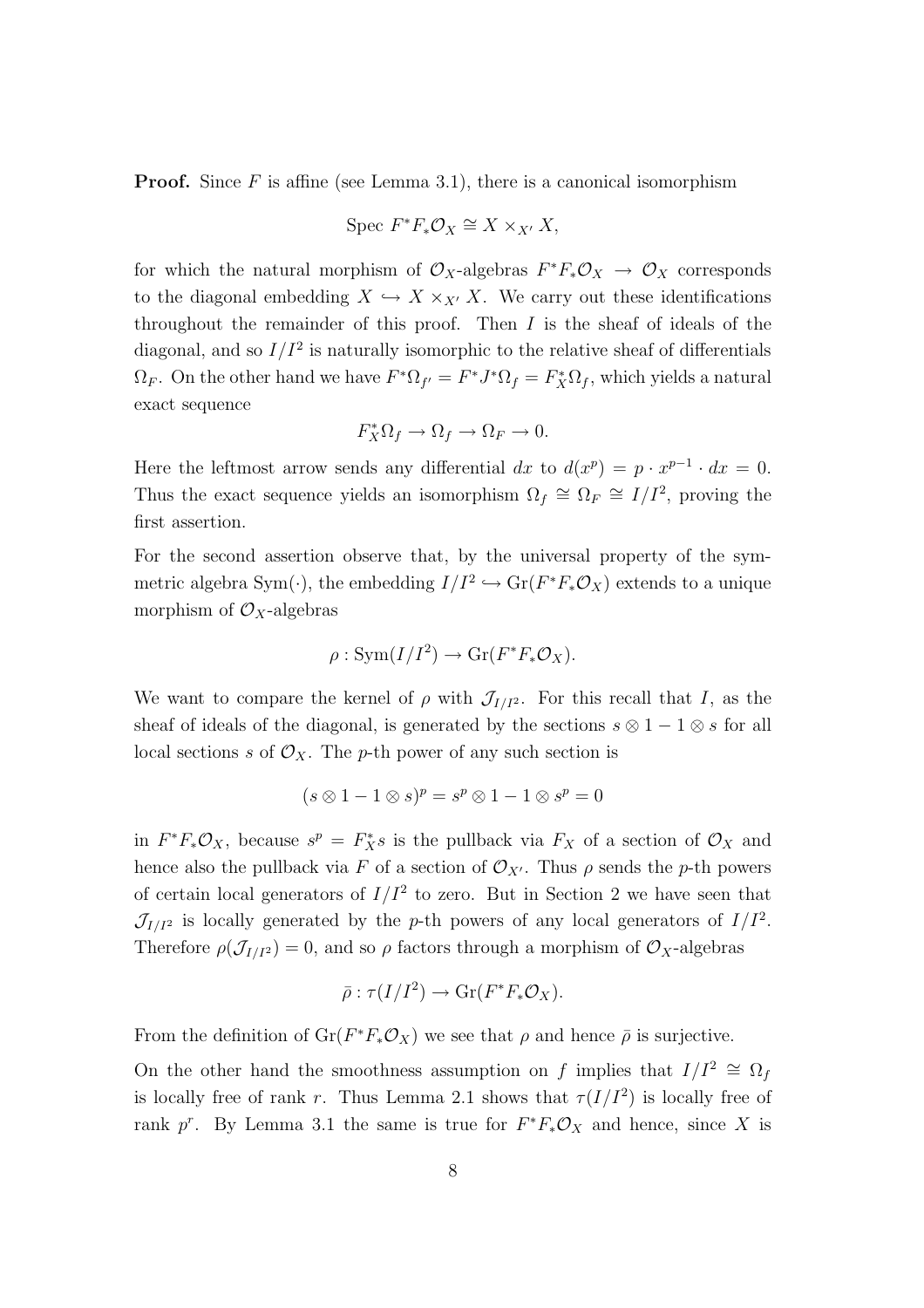integral, for  $Gr(F^*F_*\mathcal{O}_X)$  at the generic point  $\eta$  of X. As  $\overline{\rho}$  is surjective, it is therefore an isomorphism at  $\eta$ . Therefore the sheaf ker( $\bar{\rho}$ ) vanishes at  $\eta$ . But since X is integral, any torsion subsheaf of a locally free coherent sheaf on X is zero. Thus ker( $\bar{\rho}$ ) = 0 everywhere, and so  $\bar{\rho}$  is the desired isomorphism.  $\Box$ 

**Remark.** The assumption that  $f$  is projective was not used in the proof of Proposition 3.2. In particular, its conclusion is valid without this assumption.

**Lemma 3.3.** Let  $Z$  be a quasi-projective scheme of finite dimension over an affine noetherian scheme. Let E be a locally free coherent sheaf of rank r on Z. Then the class of E is invertible in the ring  $K_0(Z)[\frac{1}{r}]$ .

**Proof.** Let  $F^1 K_0(Z)$  be the kernel of the rank morphism  $K_0(Z) \to \mathbb{Z}$ . This is an ideal whose k-th power vanishes for all  $k > dim(Z)$  (for this see [4, V, par. 3, Cor. 3.10]). The infinite sum in  $K_0(Z)[\frac{1}{r}]$ 

$$
1/r + (r - E)/r^2 + (r - E)^{\otimes 2}/r^3 + \dots
$$

therefore only has a finite number of non-vanishing terms. A direct calculation with geometric series shows that this sum is an inverse of E in  $K_0(Z)[\frac{1}{r}]$ . Ш

Remark. In [5, Question 5.2], B. Köck in particular asks the following question: is the equation

$$
F_*(\theta^p(\Omega_f)^{-1}) = 1
$$

valid in  $K_0(Y)[\frac{1}{p}]$ ? Proposition 3.2 implies that the answer to this question is positive. Indeed, using the projection formula in  $K_0$ -theory, we compute

$$
F_*(\theta^p(\Omega_g)^{-1}) = F_*((F^*F_*\mathcal{O}_Z)^{-1}) = F_*(F^*(F_*\mathcal{O}_Z)^{-1}) = (F_*\mathcal{O}_Z) \otimes (F_*\mathcal{O}_Z)^{-1} = 1.
$$

This computation is partially repeated below.

We now come to the proof of the Adams-Riemann-Roch formula, which results from the following calculation in  $K_0(X)[\frac{1}{p}]$ . This calculation is in essence already in [5, Prop. 5.5]. It did not lead to a proof of the formula (1) there, because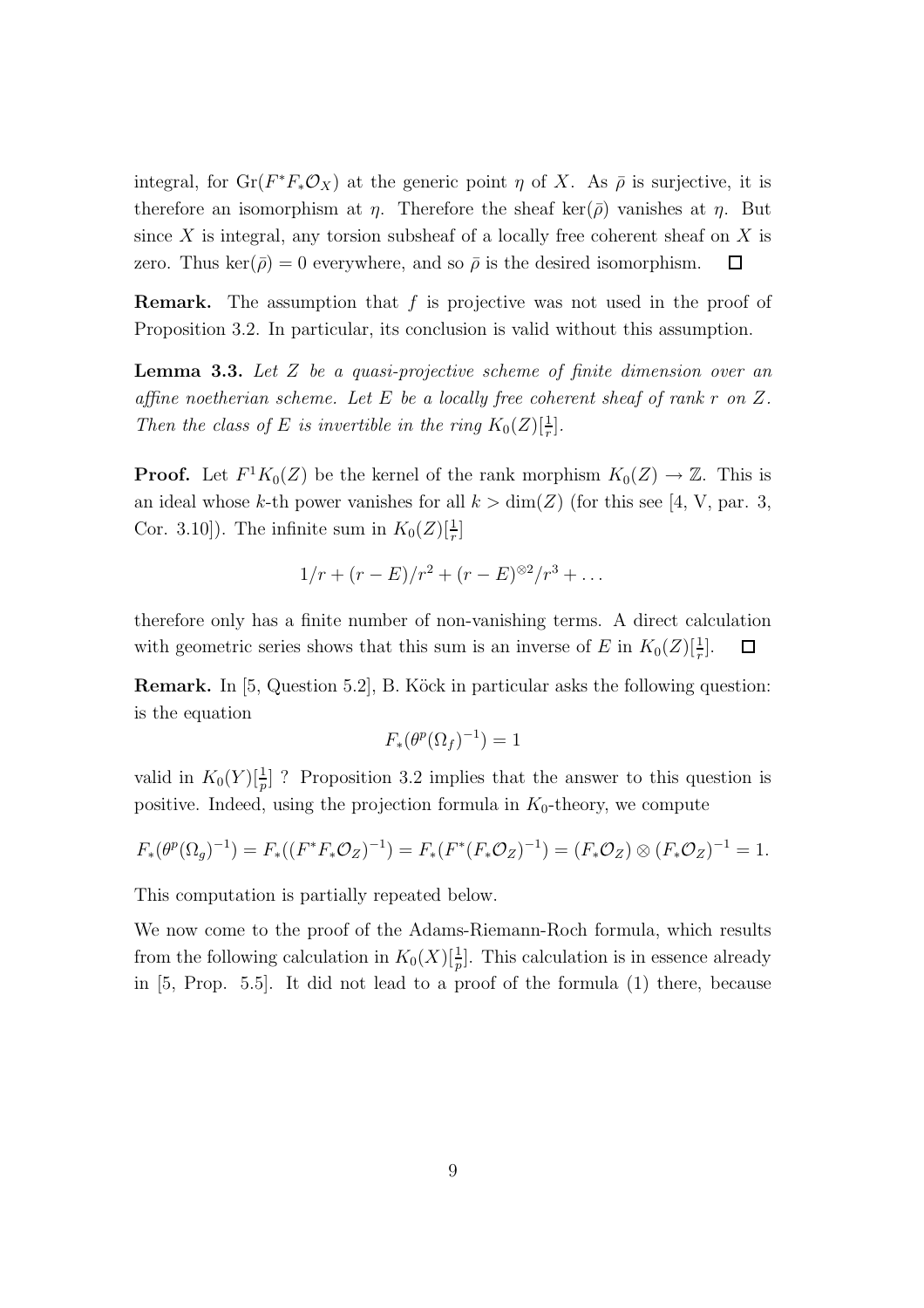Proposition 3.2 was missing.

$$
\psi^{p}(R^{\bullet}f_{*}(E)) = F_{Y}^{*}R^{\bullet}f_{*}(E)
$$
  
\n
$$
= R^{\bullet}f'_{*}(J^{*}(E))
$$
  
\n
$$
= R^{\bullet}f'_{*}((F_{*}\mathcal{O}_{X}) \otimes (F_{*}\mathcal{O}_{X})^{-1} \otimes J^{*}(E))
$$
  
\n
$$
= R^{\bullet}f'_{*}F_{*}(F^{*}(F_{*}\mathcal{O}_{X})^{-1} \otimes F^{*}J^{*}(E))
$$
  
\n
$$
= R^{\bullet}f_{*}((F^{*}F_{*}\mathcal{O}_{X})^{-1} \otimes F_{X}^{*}(E))
$$
  
\n
$$
= R^{\bullet}f_{*}(\theta^{p}(\Omega_{f})^{-1} \otimes \psi^{p}(E)).
$$

Here the first equality uses the fact that  $\psi^p = F_Y^*$  $Y<sup>*</sup>$  in  $K_0(Y)$ . The second equality follows from the fact that the formation of cohomology commutes with flat base change. The third equality is the definition of  $(F_*\mathcal{O}_X)^{-1}$  in  $K_0(X')[\frac{1}{p}]$  using Lemmata 3.1 and 3.3. The fourth equality is justified by the projection formula in  $K_0$ -theory (see [8, Prop. 7.13]). The fifth equality is just a simplification. Finally, Proposition 3.2 and Proposition 2.6 imply that

$$
F^*F_*\mathcal{O}_X = \text{Gr}(F^*F_*\mathcal{O}_X) = \tau(I/I^2) = \theta^p(I/I^2) = \theta^p(\Omega_f) = \theta^p(L_f)
$$

as elements of  $K_0(X)$ . This and the fact that  $\psi^p = F_X^*$  in  $K_0(X)$  prove the last equality, and we are done.

#### Appendix : Another formula for the Bott element

### by Bernhard Köck<sup>1</sup>

The object of this appendix is to give a new formula for the Bott element of a smooth morphism. This formula is analogous to the final displayed formula in the main part of this paper and completes a list of miraculous analogies explained in section 5 of [5]; it also streamlines the proof of Theorem 3.1 in section 3 of [5]. It is probably needless to say that this appendix is inspired by the elegant approach to the Adams-Riemann-Roch theorem in positive characteristic developed by Richard Pink and Damian Rössler in the main part of this paper.

We begin by setting up the context. Let l be a prime and let  $f : X \to Y$ be a smooth quasi-projective morphism between Noetherian schemes of relative

<sup>1</sup>School of Mathematics, University of Southampton, SO17 1BJ, United Kingdom. e-mail: B.Koeck@soton.ac.uk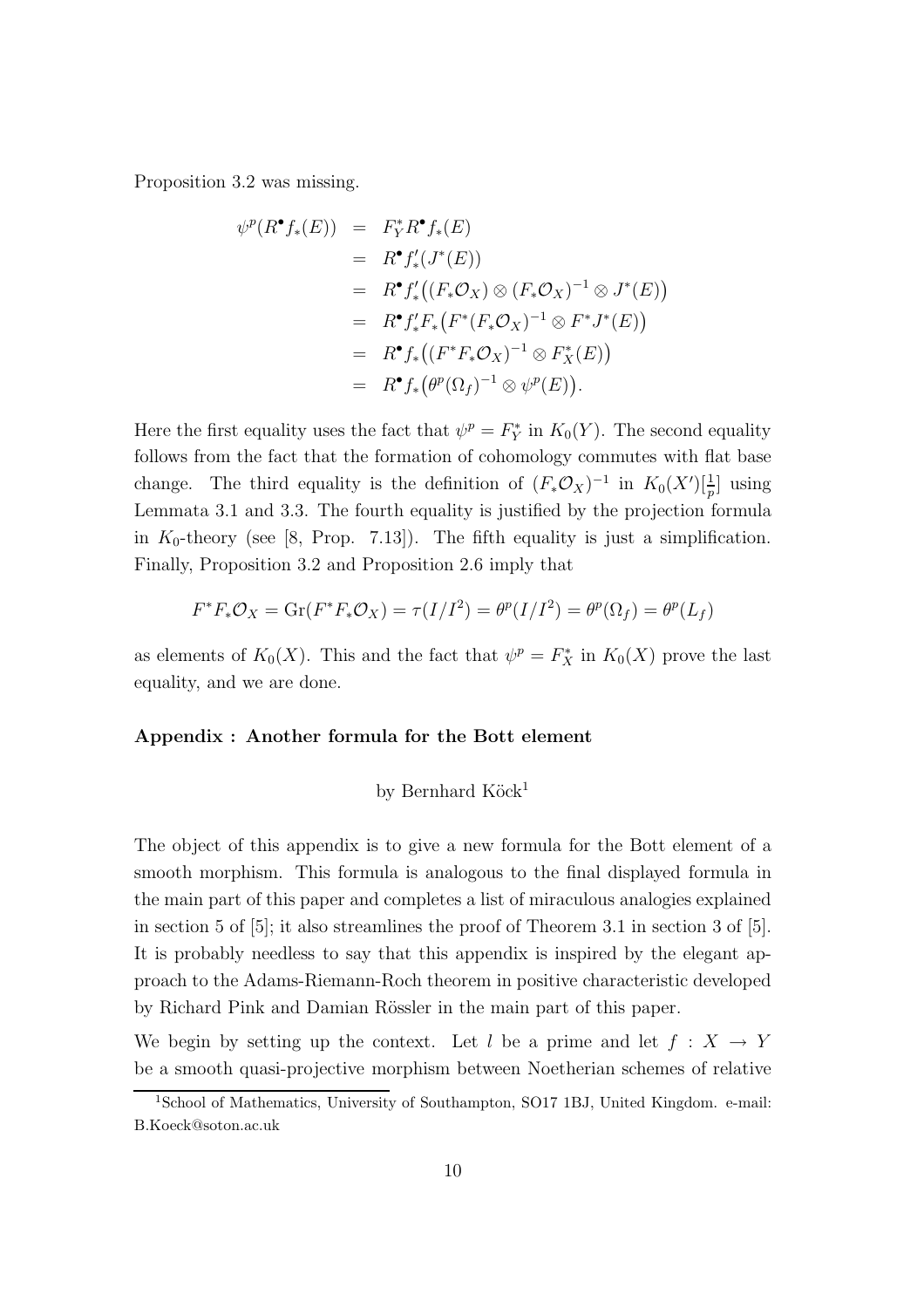dimension d. We furthermore assume that there exists an ample invertible  $\mathcal{O}_X$ module. Let  $\Omega_f$  denote the locally free sheaf of relative differentials and let  $\theta^l(\Omega_f) \in K_0(X)$  denote the *l*-th Bott element associated with  $\Omega_f$  (see Introduction). Furthermore let  $\Delta: X \to X^l$  denote the diagonal morphism from X into the *l*-fold cartesian product  $X^l := X \times_Y \dots \times_Y X$ . We view  $\Delta$  as a  $C_l$ -equivariant morphism where the cyclic group  $C_l$  of order l acts trivially on X and by permuting the factors on  $X^l$ . In particular we have a pull-back homomorphism  $\Delta^*$ :  $K_0(C_l, X^l) \to K_0(C_l, X)$  between the corresponding Grothendieck groups of equivariant locally free sheaves on  $X<sup>l</sup>$  and X, respectively. As the closed immersion  $\Delta$  is also regular we furthermore have a push-forward homomorphism  $\Delta_*: K_0(C_l, X) \to K_0(C_l, X^l)$  (see section 3 in [6]). Let finally  $([\mathcal{O}_X[C_l]])$  denote the principal ideal of  $K_0(C_l, X)$  generated by the regular representation  $[\mathcal{O}_X[C_l]]$ . We have a natural map  $K_0(X) \to K_0(C_l, X) \to K_0(C_l, X)/([\mathcal{O}_X[C_l]])$  which is in fact injective under certain rather general assumption (see Corollary 4.4 in [5]). The following theorem strengthens Theorem 3.1 in [5]; it should be viewed as an analogue of the formula  $\theta^p(\Omega_f) = F^*F_*(\mathcal{O}_X)$  proved at the very end of the main part of this paper.

Theorem. We have

$$
\theta^l(\Omega_f) = \Delta^*(\Delta_*(\mathcal{O}_X))) \quad \text{in } K_0(C_l, X)/([\mathcal{O}_X[C_l]]).
$$

*Proof.* Let  $\mathcal{I}_{\Delta}$  denote the ideal sheaf corresponding to the regular closed immersion  $\Delta: X \to X^l$ . Then we have

$$
\Delta^*(\Delta_*(\mathcal{O}_X)) = \lambda_{-1}(\mathcal{I}_{\Delta}/\mathcal{I}_{\Delta}^2) \quad \text{in } K_0(C_l, X)
$$

by the equivariant self-intersection formula (see Corollary  $(3.9)$  in  $[6]$ ); here  $\lambda_{-1}(\mathcal{E})$  denotes the alternating sum  $[\mathcal{O}_X] - [\mathcal{E}] + [\Lambda^2(\mathcal{E})] \pm \dots$  for any locally free  $C_l$ -sheaf  $\mathcal E$  on X. Furthermore we know that  $\mathcal I_\Delta/\mathcal I_\Delta^2$  is  $C_l$ -isomorphic to  $\Omega_f \otimes \mathcal{H}_{X,l}$  where  $\mathcal{H}_{X,l} := \text{ker}(\mathcal{O}_X[C_l]) \stackrel{\text{sum}}{\longrightarrow} \mathcal{O}_X$  denotes the augmentation representation (see Lemma 3.5 in [5]). Finally we have  $\lambda_{-1}(\mathcal{E} \otimes \mathcal{H}_{X,l}) = \theta^l(\mathcal{E})$  in  $K_0(C_l, X)/([O_X[C_l]])$  for any locally free  $C_l$ -module  $\mathcal E$  on  $X$  (see Proposition 3.2 and Remark 3.9 in [5]). Putting these three facts together we obtain the desired equality of classes in  $K_0(C_l, X)/([\mathcal{O}_X[C_l]])$ .

### Remarks.

(a) As in the remark after Lemma 3.3 in the main part of this paper, using the projection formula, we can easily derive the original formula  $\Delta_* (\lambda_{-1}(\Omega_f \otimes \mathcal{H}_{X,l})^{-1}) = 1$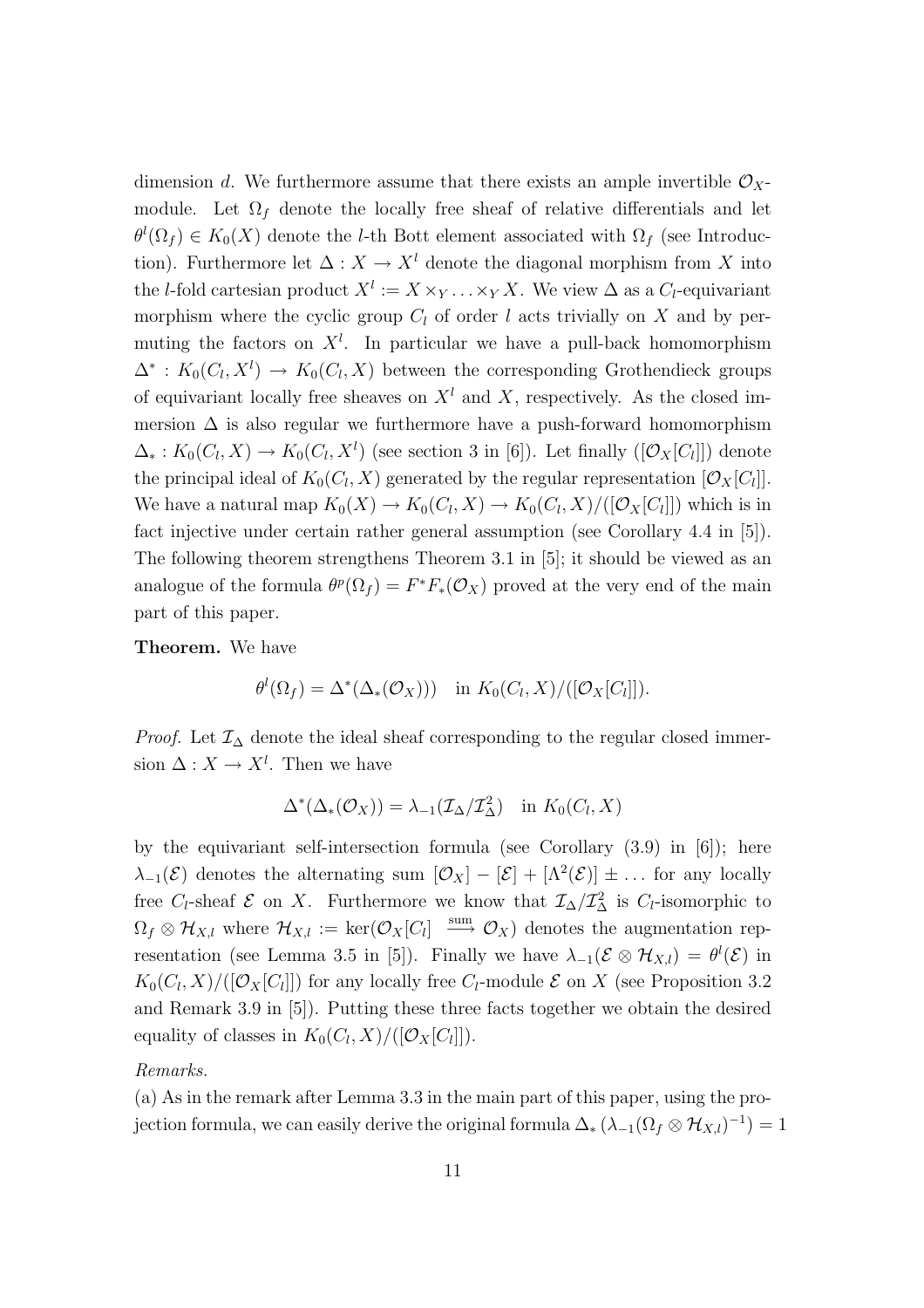in  $K_0(C_l, X)[l^{-1}]/([O_X[C_l]])$  (see Theorem 3.1 in [5]) from (the proof of) the above theorem.

(b) The following table summarizes the astounding analogies mentioned at the beginning of this appendix. While the left hand column refers to the situation of the main part of this paper the right hand column refers to the situation of this appendix and of section 4 in [5]. The entries in the table are of a very symbolic nature; more detailed explanations can be found in section 5 of [5]. For instance,  $\tau^l: K_0(X) \to K_0(C_l, X)$  and  $\tau_{ext}^l: K_0(X) \to K_0(C_l, X^l)$  denote the *l*-th tensor-power operation and l-th external-tensor-power operation, respectively.

| $\psi^p = F_X^*$                                | $\psi^l=\tau^l$                                                    |
|-------------------------------------------------|--------------------------------------------------------------------|
| relative Frobenius $F: X \to X'$                | diagonal $\Delta: X \to X^l$                                       |
| f is smooth                                     | f is smooth                                                        |
| $\Rightarrow$ F is flat                         | $\Rightarrow \Delta$ is regular                                    |
| $\Rightarrow$ We have $F_*: K_0(X) \to K_0(X')$ | $\Rightarrow$ We have $\Delta_* : K_0(C_l, X) \to K_0(C_l, X^l)$   |
| $f': X' \to Y$                                  | $f^l: X^l \to Y$                                                   |
| $J^*: K_0(X) \to K_0(X')$                       | $\tau_{\text{ext}}^l : K_0(X) \to K_0(C_l, X^l)$                   |
| Base change: $F_Y^* f_* = (f')_* J^*$           | Künneth formula: $\tau^{l} f_{*} = f_{*}^{l} \tau_{\text{av}}^{l}$ |
| $F_{Y}^{*}=F^{*}J^{*}$                          | $\tau^l = \Delta^* \tau_{\text{ext}}^l$                            |
| $\theta^p(\Omega_f) = F^*(F_*(\mathcal{O}_X))$  | $\theta^l(\Omega_f) = \Delta^*(\Delta_*(\mathcal{O}_X))$           |

## References

- [1] Paul Baum, William Fulton, and Robert MacPherson, Riemann-Roch for singular vari $eties$ , Inst. Hautes Études Sci. Publ. Math.  $(1975)$ , 101–145.
- [2] J.-M. Bismut, H. Gillet, and C. Soulé, Analytic torsion and holomorphic determinant bundles. I. Bott-Chern forms and analytic torsion, Comm. Math. Phys. 115 (1988), 49–78.
- [3] Barbara Fantechi, Lothar Göttsche, Luc Illusie, Steven L. Kleiman, Nitin Nitsure, and Angelo Vistoli, Fundamental algebraic geometry, Mathematical Surveys and Monographs, vol. 123, American Mathematical Society, Providence, RI, 2005, ISBN 0-8218-3541-6, Grothendieck's FGA explained.
- [4] William Fulton and Serge Lang, Riemann-Roch algebra, Grundlehren der Mathematischen Wissenschaften [Fundamental Principles of Mathematical Sciences], vol. 277, Springer-Verlag, New York, 1985, ISBN 0-387-96086-4.
- [5] B. Köck, *Riemann-Roch for tensor powers*, Math. Z. 233 (2000), 755–801.